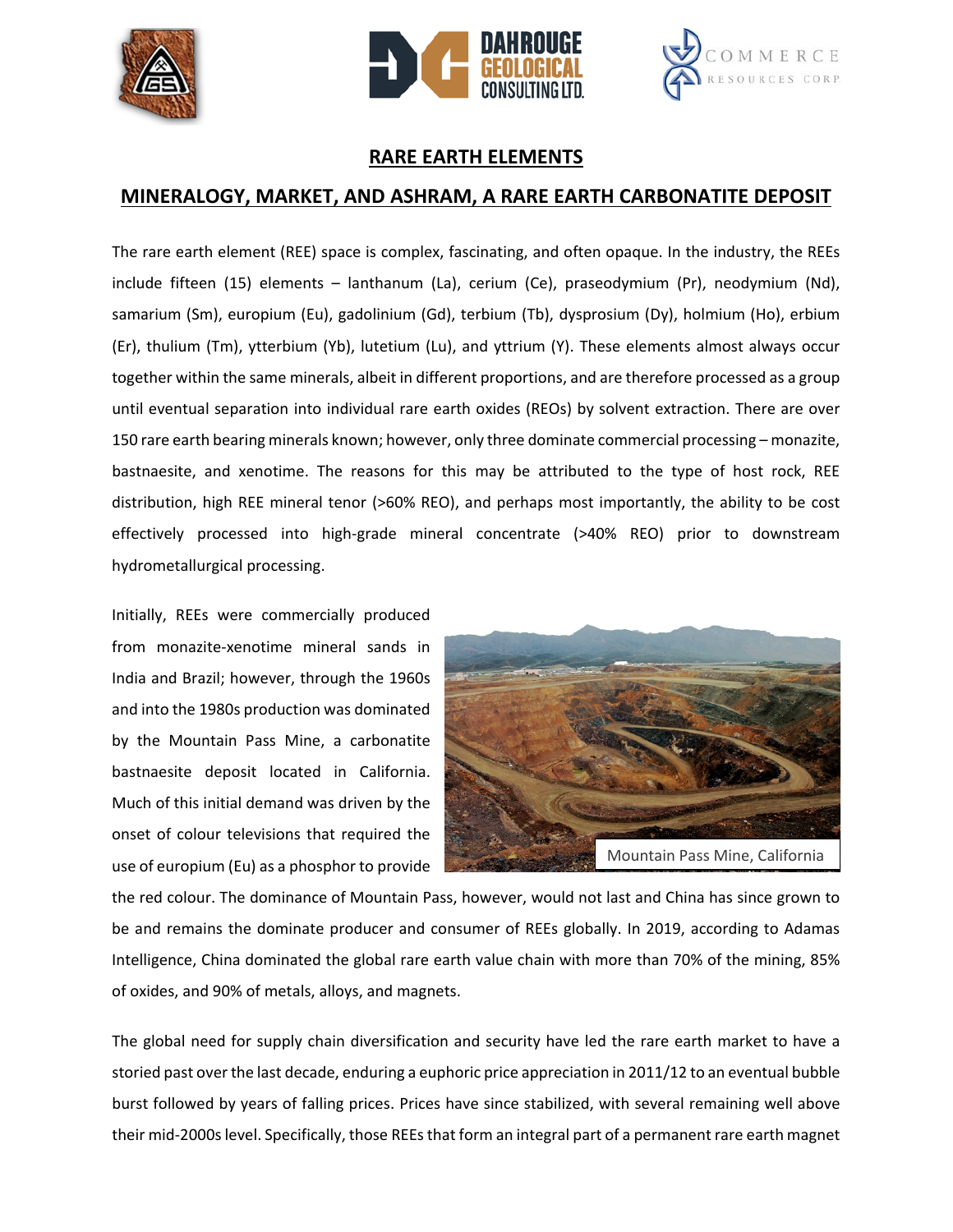





– Nd, Pr, Dy, and Tb – which are used in a vast array of applications that are essential to our current way of life and clean energy technologies being advanced (wind turbines, EVs, etc.).

Rare earths are not rare because they are hard to find  $-$  Ce has a similar crustal abundance to Cu  $-$  they are rare because they are very difficult to find in a manner that is economic to extract – cost effective recovery of REEs is a fundamental component to success. This is further emphasized by there being only three rare earth bearing minerals that have dominated commercial production historically and where the host rock type has been dominated by carbonatite – the source for roughly 80+% of current global rare earth production.

The Ashram Deposit, owned by Commerce Resources Corp., is one of the largest rare earth element and fluorspar deposits globally. Located in northern Quebec, the deposit hosts a Measured Resource of 1.6 million tonnes (Mt) at 1.77% REO and 7.7% CaF<sub>2</sub>, an Indicated Resource of 27.7 Mt at 1.90% REO and 5.9%  $CaF<sub>2</sub>$ , and an Inferred Resource of 219.8 Mt at 1.88% REO and 4.5% CaF<sub>2</sub>, at a cut-off grade of 1.25% REO. The project has a



positive and robust Preliminary Economic Assessment completed in 2012 and is actively advancing through Prefeasibility.



Being characterized by a comparatively simple rare earth mineralogy (monazite, bastnaesite, and xenotime), carbonatite rock type, good grade, high-tonnage, top jurisdictional location, and a well-balanced REE distribution

enriched in the magnet feed REEs that is significantly higher than top global producers, the Ashram Deposit is a promising potential source of magnet feed REEs to a market in need of a secure and longterm supply.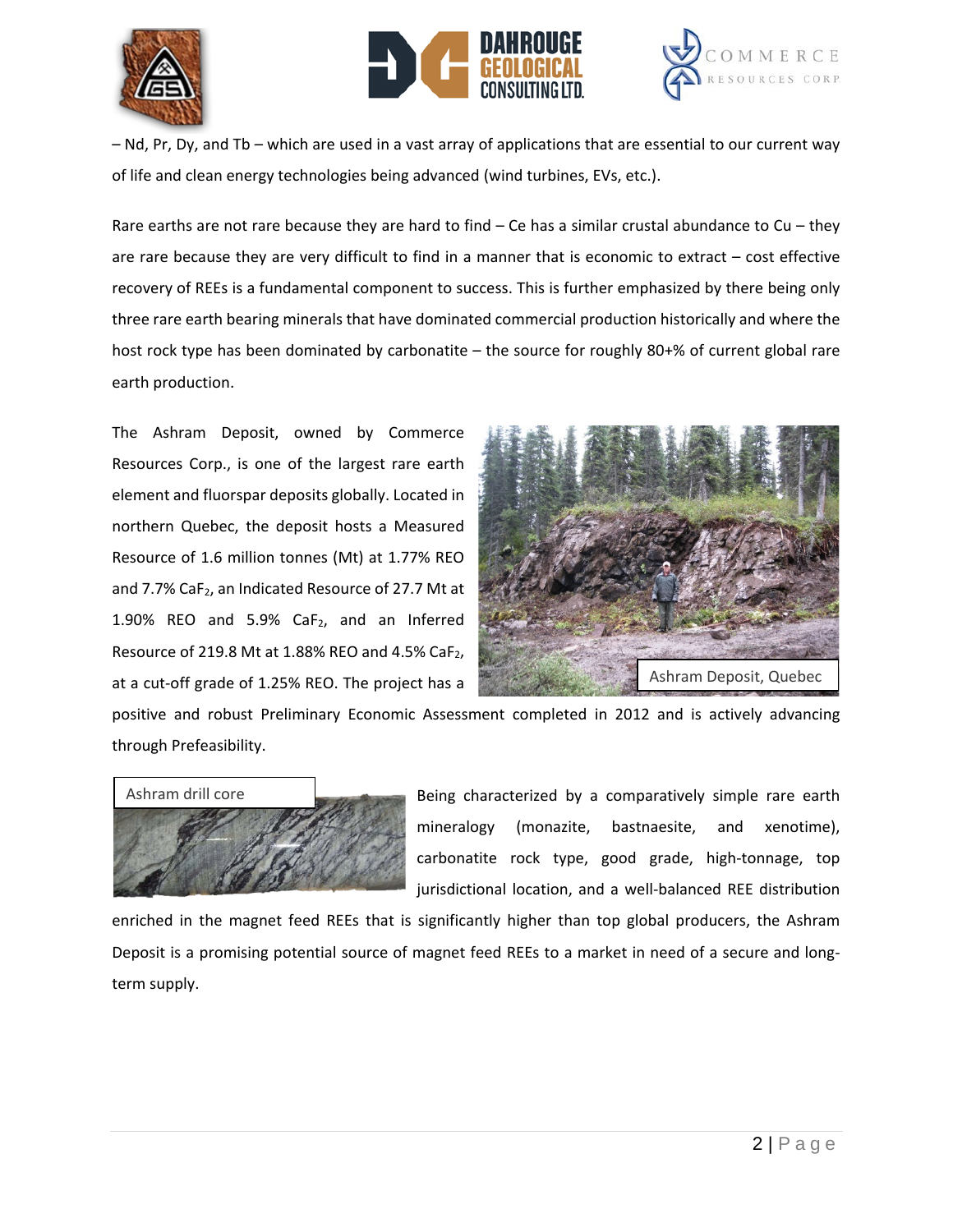





## **Speaker: Darren L. Smith, M.Sc., P.Geo.**

Darren L. Smith is an M.Sc. graduate of Carleton University (2005) and a Senior Geologist and Project Manager with Dahrouge Geological Consulting Ltd. With offices based in Edmonton, AB and Denver, CO, Dahrouge Geological provides professional geological consulting and project management services, as well as a variety of expertise, to the mining and mineral resource industries over a large array of commodities.



Darren's primary role with Dahrouge Geological is high-level project management to the mineral exploration industry, including program design, implementation, data capture, reporting (NI 43-101, Assessment), land management, corporate disclosure, as well as indigenous peoples and government engagement. Darren has provided technical oversight for Preliminary Economic Assessments as well as Prefeasibility and Feasibility level project advancement and has setup and monitored complex metallurgical programs. Throughout his more than 15-year career, Darren has assisted his clients in the exploration for a variety of commodities. However, his primary focus and interest has been carbonatite complexes and associated metals, including niobium, tantalum, scandium, and rare earth elements (REEs) as well as fluorspar.

In late 2009, Darren and his team discovered one of the world's largest rare earth element and fluorspar deposits (Ashram), located in northern Quebec, Canada, and he has been instrumental in its advancement since this time, including a PEA completed in 2012 and continued work in support of Prefeasibility. During this time, Darren has also developed an in-depth knowledge of the rare earth market and value chain – deposits, producers, processors, and end-users – including personalized tours of the Mountain Pass Mine and processing facilities in California, and Solvay's rare earth processing and refining facility in Larochelle, France.

Throughout his career, Darren has been an invited speaker at several rare earth industry workshops and conferences (Metal Events, Roskill, CanmetMINING, Quebec Mines, CIM) and is active in engaging with institutions in support of various student undergraduate and graduate projects. In addition, through his academic and industry collaborations, Darren sits on several industry and governmental committees and has co-authored several international and peer reviewed publications on rare earth mineralogy and